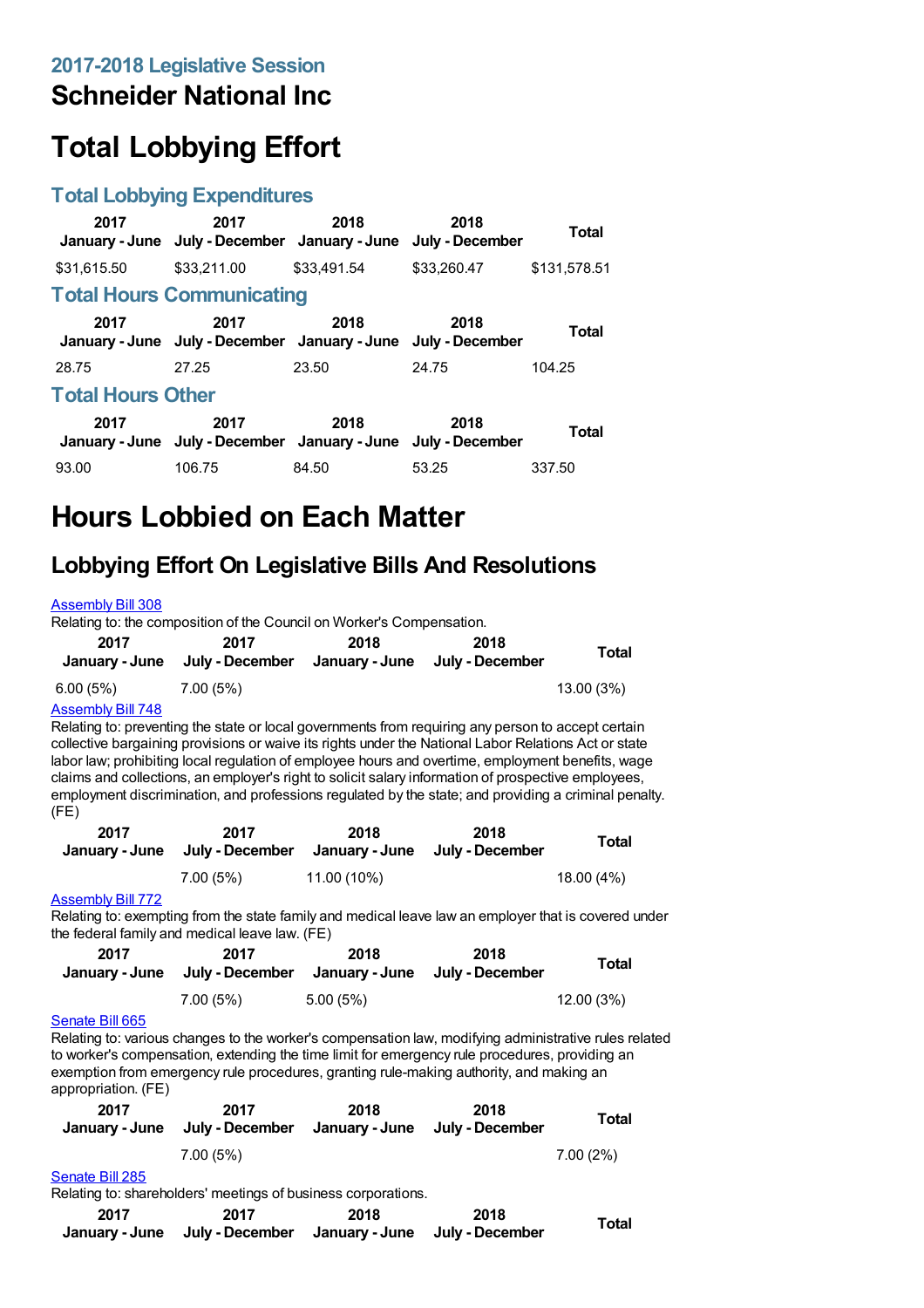#### [Assembly](https://lobbying.wi.gov/What/BillInformation/2017REG/Information/14412?tab=Efforts) Bill 342

Relating to: taking, driving, or operating a commercial vehicle without consent and providing criminal penalties.

| 2017 | 2017<br>January - June July - December January - June July - December | 2018     | 2018 | <b>Total</b> |
|------|-----------------------------------------------------------------------|----------|------|--------------|
|      |                                                                       | 5.00(5%) |      | $5.00(1\%)$  |

#### [Assembly](https://lobbying.wi.gov/What/BillInformation/2017REG/Information/15311?tab=Efforts) Bill 773

Relating to: discovery of information in court proceedings; procedural requirements relating to class actions; consumer lawsuit lending; the statute of limitations for certain civil actions; agreements by the secretary of revenue to allow third-party audits related to unclaimed property; interest rates for overdue insurance claims; and providing a penalty. (FE)

| 2017 | 2017<br>January - June July - December January - June July - December | 2018        | 2018 | <b>Total</b> |
|------|-----------------------------------------------------------------------|-------------|------|--------------|
|      |                                                                       | 11.00 (10%) |      | 11.00 (2%)   |

#### [Assembly](https://lobbying.wi.gov/What/BillInformation/2017REG/Information/15418?tab=Efforts) Bill 824

Relating to: distances between motor vehicles.

| 2017<br>January - June | 2017 | 2018<br>July - December January - June July - December | 2018 | Total      |
|------------------------|------|--------------------------------------------------------|------|------------|
|                        |      | 11.00 (10%)                                            |      | 11.00 (2%) |

#### [Senate](https://lobbying.wi.gov/What/BillInformation/2017REG/Information/15268?tab=Efforts) Bill 634

Relating to: preventing the state or local governments from requiring any person to accept certain collective bargaining provisions or waive its rights under the National Labor Relations Act or state labor law; prohibiting local regulation of employee hours and overtime, employment benefits, wage claims and collections, an employer's right to solicit salary information of prospective employees, employment discrimination, and professions regulated by the state; and providing a criminal penalty. (FE)

| 2017 | 2017<br>January - June July - December January - June | 2018        | 2018<br>July - December | <b>Total</b> |
|------|-------------------------------------------------------|-------------|-------------------------|--------------|
|      |                                                       | 11.00 (10%) |                         | 11.00 (2%)   |

#### [Senate](https://lobbying.wi.gov/What/BillInformation/2017REG/Information/15316?tab=Efforts) Bill 645

Relating to: discovery of information in court proceedings; procedural requirements relating to class actions; consumer lawsuit lending; the statute of limitations for certain civil actions; agreements by the secretary of revenue to allow third-party audits related to unclaimed property; interest rates for overdue insurance claims; and providing a penalty. (FE)

| 2017<br>Januarv - June | 2017<br>July - December January - June July - December | 2018        | 2018 | Total      |
|------------------------|--------------------------------------------------------|-------------|------|------------|
|                        |                                                        | 11.00 (10%) |      | 11.00 (2%) |

## **Lobbying Effort On Budget Bill Subjects**

|                                               | <b>Administration: General Agency Provisions</b> |                        |                         |              |
|-----------------------------------------------|--------------------------------------------------|------------------------|-------------------------|--------------|
| 2017<br>January - June                        | 2017<br>July - December                          | 2018<br>January - June | 2018<br>July - December | <b>Total</b> |
| 49.00 (40%)                                   | 7.00(5%)                                         |                        |                         | 56.00 (13%)  |
| <b>Transportation: Transportation Finance</b> |                                                  |                        |                         |              |
| 2017<br>January - June                        | 2017<br>July - December                          | 2018<br>January - June | 2018<br>July - December | <b>Total</b> |
| 55.00 (45%)                                   | 67.00 (50%)                                      |                        |                         | 122.00 (28%) |

## **Lobbying Effort On Topics Not Yet Assigned A Bill Or Rule Number**

#### [transportation](https://lobbying.wi.gov/What/TopicInformation/2017REG/Information/35760?tab=Efforts) funding

| 2017<br>January - June | 2017<br>July - December | 2018        | 2018<br>January - June July - December | Total        |
|------------------------|-------------------------|-------------|----------------------------------------|--------------|
|                        |                         | 37.80 (35%) | 62.40 (80%)                            | 100.20 (23%) |

### **Minor Efforts**

(Time spent on matters each of which accounted for less than 10% of the organization's lobbying)